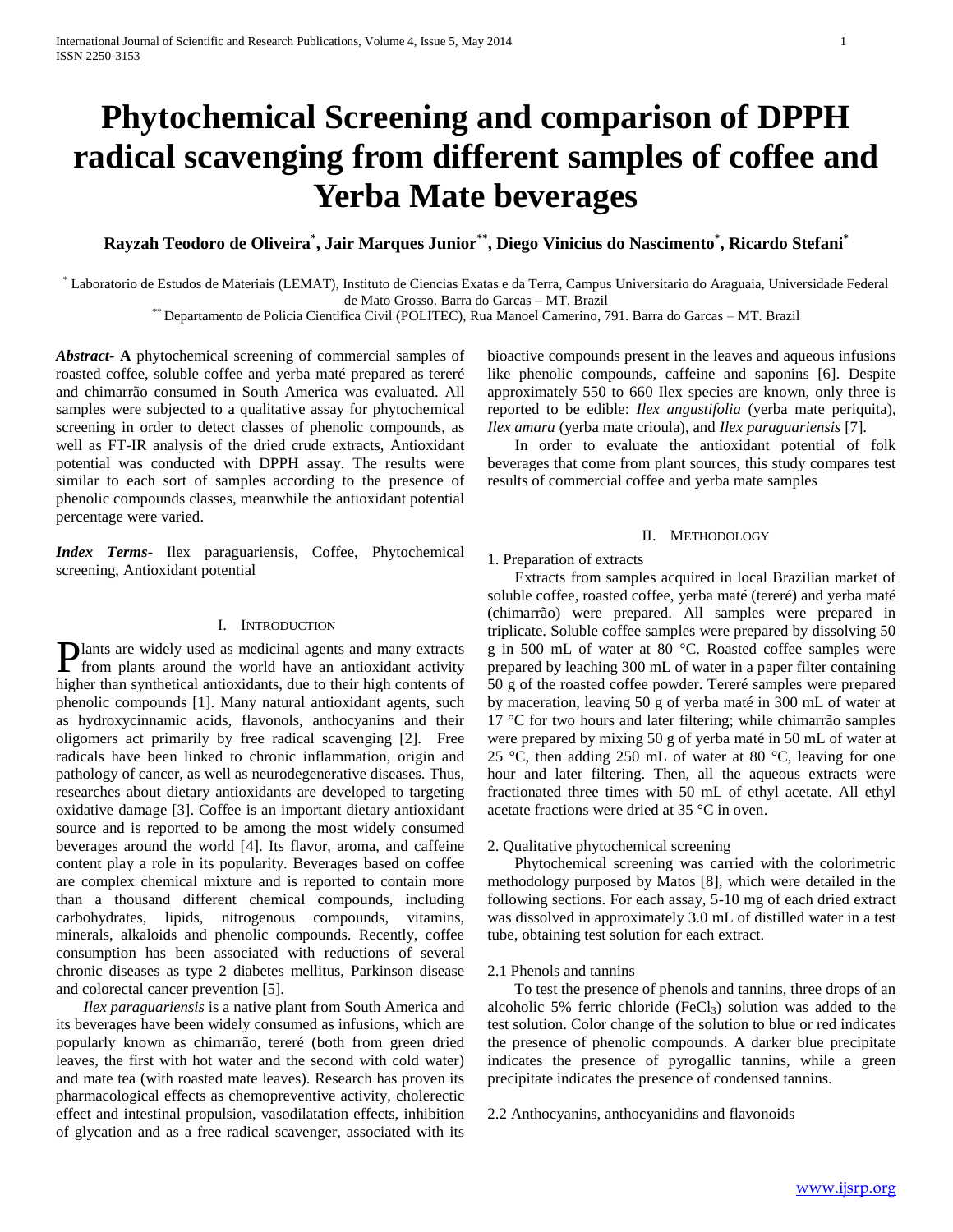For each extract, the test proceeded in three test tubes containing some milligrams extract dissolved in 1 mL ethanol, one was acidulated to a pH 3.0 with an HCl solution, while the others were alkalinized to a pH 8.5 and 11.0 with a NaOH solution. Color changes were observed as shown in Table 1.

# **Table 1. Qualitative assay for anthocyanins, anthocyanidins and flavonoids.**

| Constituents                         | Color |          |              |  |  |
|--------------------------------------|-------|----------|--------------|--|--|
|                                      | Acid  | Alkaline | Alkaline     |  |  |
|                                      | (3.0) | (8.5)    | (11.0)       |  |  |
| Anthocyanins<br>and                  | Red   | Lilac    | Purplish     |  |  |
| anthocyanidins                       |       |          | hlue         |  |  |
| Flavones, flavonols<br>and xanthones |       |          | Yellow       |  |  |
| Chalcones<br>and                     | Red   |          | Purplish red |  |  |
| aurones<br>Flavononols               |       |          | Orange red   |  |  |

## 2.3 Leukoanthocyanidins, catechins and flavanones

 A test tube was acidulated by concentrated HCl until it reaches pH 1.0-3.0; another test tube was alkalinized with sodium hydroxide solution (NaOH, 1 mol/L) until it reaches pH 11.0. Both were heated in a water bath for two minutes. Change or intensification of color indicates the groups of compounds, as shown in Table 2.

# **Table 2. Assay for Leukoanthocyanidins, catechins and flavanones.**

| Constituents        | Color              |                 |
|---------------------|--------------------|-----------------|
|                     | Acid $(1.0 a 3.0)$ | Alkaline (11.0) |
| Leukoanthocyanidins | Red                |                 |
| Catechins           | Brown-yellow       | -               |
| <b>Flavanones</b>   |                    | Orange red      |

2.4 Confirmation of Catechins

 A little piece of wood was wetted with the extract, evaporating the solvent. After that, the wood was wetted with concentrated HCl, it was heated for two minutes in a Bunsen burner. The presence of red or reddish brown color in acidulated side of the wood confirms catechins.

# 3. Quantitative analysis of antioxidant potential by using DPPH

 2,2-diphenyl-1-picrylhydrazyl (DPPH) is a free radical used to assess the free radical scavenging property of natural products. It is characterized as a stable free radical by the delocalization of the unpaired electron over the molecule as a whole, so the molecule do not dimerize, as would be the case with most other free radicals. The delocalization also gives rise to the deep violet color. When a DPPH solution is mixed with a compound that can donate a hydrogen atom, then this gives rise to the reduced form, diphenyl-picriyl-hydrazine, with loss of the violet color.

Furthermore, this assay has the advantage of independence of the substrate polarity [9, 10, 11, 12]. To quantify the activity by using DPPH radical (2,2-diphenyl-1-picrylhydrazyl) methodology was based on the description of [9] with the following adaptations.

## 3.1. Sample dilution and the positive control

 0.05 g of dried extract of each sample was diluted in 25 ml of ethanol, obtaining a concentration of 2000  $\mu$ g.mL<sup>-1</sup> as stock solution. From this stock solution were obtained the concentrations of 500.0; 250.0; 200.0; 150.0; 100.0; 50.0; 25.0; e 10.0  $\mu$ g.mL<sup>-1</sup>. Same procedure was used to Rutin (positive control).

## 3.2. Preparation of DPPH solution

 A stock solution of DPPH was prepared diluting 0.0125 g of DPPH in 50 ml of ethanol. A final solution of 250  $\mu$ g.mL $^{-1}$  was obtained subsequently prepared for testing and construction of the DPPH calibration curve of DPPH. The solution that was used in the reaction with samples and control had the concentration of  $40 \mu g.mL^{-1}$ .

#### 3.3. Antioxidant potential assay

 0.3 mL of each sample concentration and positive control was added to  $2.7$  mL of DPPH solution at  $40 \mu g.mL^{-1}$ . Reaction occurred inside tubes covered with aluminum paper, in a dark environment at 25 °C. The decrease of absorbance was read after 30 min of incubation in a PerkinElmer UV-Vis spectrophotomer at 517 nm. The assay for each sample was proceeded in triplicate. As blank, solutions containing 2.7 mL of ethanol and 0.3 mL of extracts dilutions or positive control at same concentrations were used, corresponding to each reaction mixture.

# 3.4. Calculation the antioxidant percentage

The antioxidant potential percentage of each concentration is determined by equation 1, where Abs control is the initial absorbance of DPPH, and Abs Sample is the absorbance of the reaction mixture (DPPH + sample) as shown in Equation 1.

 $\%$  DPPH = (Abs Control – Abs Sample)/Abs Control x 100 (Equation 1)

#### 4. FT-IR analysis

 FT-IR analysis was conducted using PerkinElmer Model Spectrum 100 equipment equipped with an Attenuated Reflectance accessory.

## III. RESULTS AND DISCUSSION

#### 1. Phytochemical screening

 Table 3 shows the results of the phytochemical screening. The main constituents of all samples were catechins, flavonoids, tannins and xanthones. Thus, the phytochemical screening profile was similar for all samples. Moreover, except the third sample of Tereré (3), all samples have the expected phenolic compounds according to literature. The third sample from Yerba Mate Tereré (3) has a different result on its constituents, having as main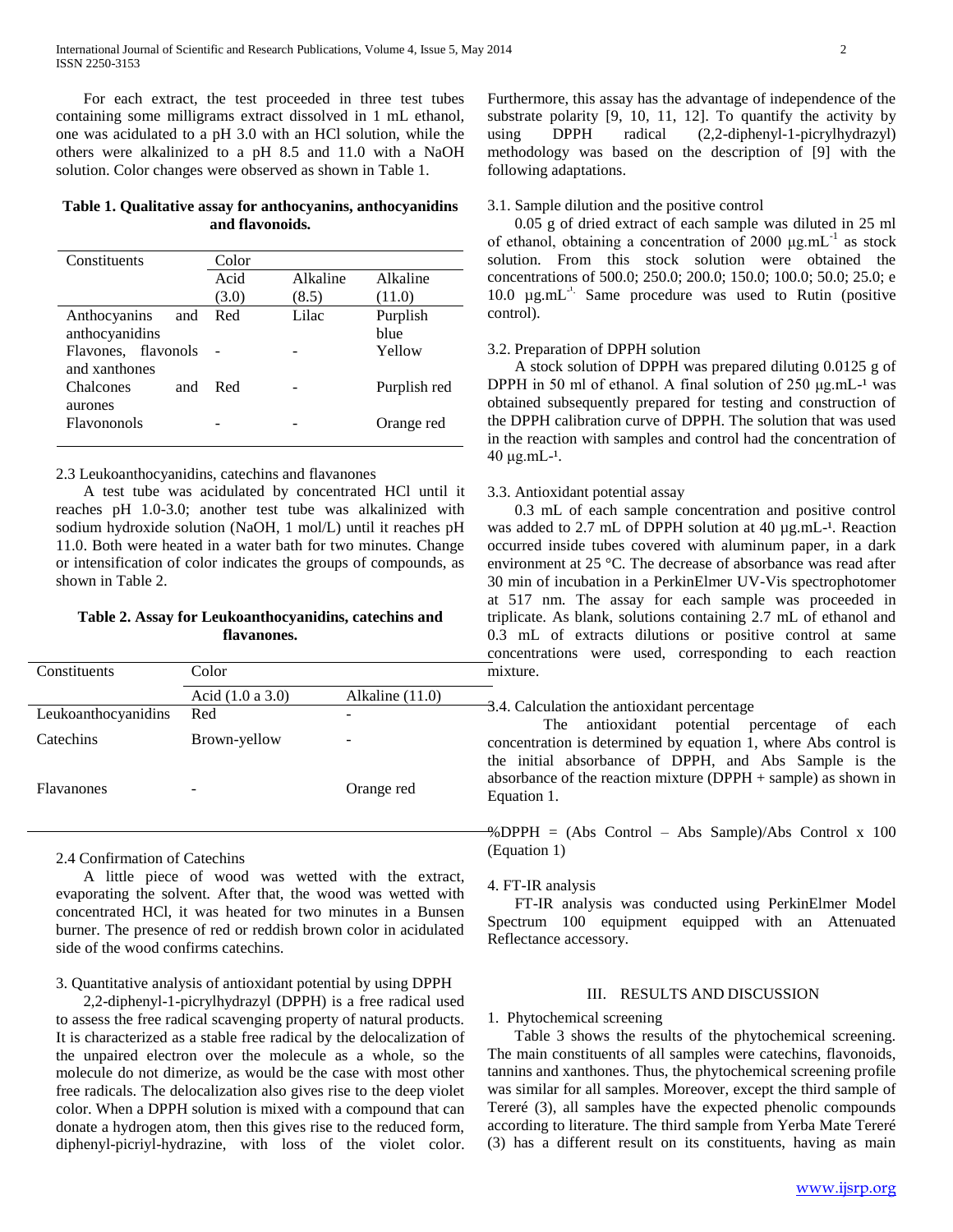constituents leukoanthocyanidins and catechins. A different profile for this sample was expected, since this sample is a bitterest herb named Ilex amara [7]. According to the literature, *Coffea arabica* L. or *Coffea canephora* Pierre ex A. Froehner, have in the green seeds carbohydrates, lipids, proteins, unsaponifiable lipids, sterols, hydrocarbons, tocopherols, diterpenic alcohols, and phenolic acids. Caffeine levels are variable, depending on roasting processes. After roasting, the chemical composition has some alterations: the polysaccharides are degraded, and has a complex mixture of alcohols, aldehydes, phenols, furanic and pyrrolic derivate compounds, thiophenes, and others [13, 14]. Condensed tannins are the main compounds in coffee pulp, while in coffee seed are present as main constituents the chlorogenic acids. In coffee seed, other phenolic

compounds such as tannins, lignans and anthocyanins are also present in minor amounts [15].

 *Ilex paraguariensis* is documented as having in its chemical composition vitamins A, B complex, C and E, amino acids, tannins triterpenic saponins, other phenolic compounds as catechins, chlorogenic acid and its oxidation products and methylxanthines [16, 17] Previous work [18] showed that *Ilex paraguariensis* has a higher content of caffeoyl derivatives and flavonoids comparing with other Ilex spp. In the other hand, *Ilex amara* is a Brazilian plant species that is also popularly known as mate, because its leaves has a similar morphology and aroma to that in *Ilex paraguariensis*. That specie has triterpene saponins and flavonoids as major constituents [19].

| Sample             | Constituents                                              | Samples       | Constituents                                                        |  |  |
|--------------------|-----------------------------------------------------------|---------------|---------------------------------------------------------------------|--|--|
| Roasted Coffee (1) | Flavononols,<br>catechins,<br>flavanones.                 | Tereré $(1)$  | Condensed tannins,<br>flavones,<br>flavonols, xanthones.            |  |  |
| Roasted Coffee (2) | catechins.<br>Flavononols,<br>flavanones.                 | Tereré $(2)$  | Condensed tannins, flavones,<br>flavonols, xanthones, catechins.    |  |  |
| Roasted Coffee (3) | Condensed tannins, flavononols,<br>catechins, flavanones. | Tereré $(3)$  | Leukoanthocyanidins,<br>catechins.                                  |  |  |
| Soluble Coffee (1) | catechins.<br>Flavononols,<br>flavanones.                 | Chimarrão (1) | Condensed tannins, catechins.                                       |  |  |
| Soluble Coffee (2) | Condensed tannins, flavononols,<br>flavanones, catechins. | Chimarrão (2) | Flavones, flavonols, xanthones.                                     |  |  |
| Soluble Coffee (3) | Condensed tannins, flavononols,<br>flavanones, catechins. | Chimarrão (3) | Condensed<br>tannins, flavones,<br>flavonols, xanthones, catechins. |  |  |

## **Table 3. Phytochemical Screening results**

2. FT-IR analysis

 All of the extracts showed similar spectra (Fig. 1 and 2), showing large bands near 3400-3300 cm-1 from –OH; absorptions approximately in  $1750-1800$  cm<sup>-1</sup> from C=O, corresponding to esters and chlrogenic acids. All spectra showed bands at  $1500-1600$  cm<sup>-1</sup>, indicating the presence of phenolic compounds [20, 21, 22, 23]. FT-IR results corroborate the results from phytochemical screening.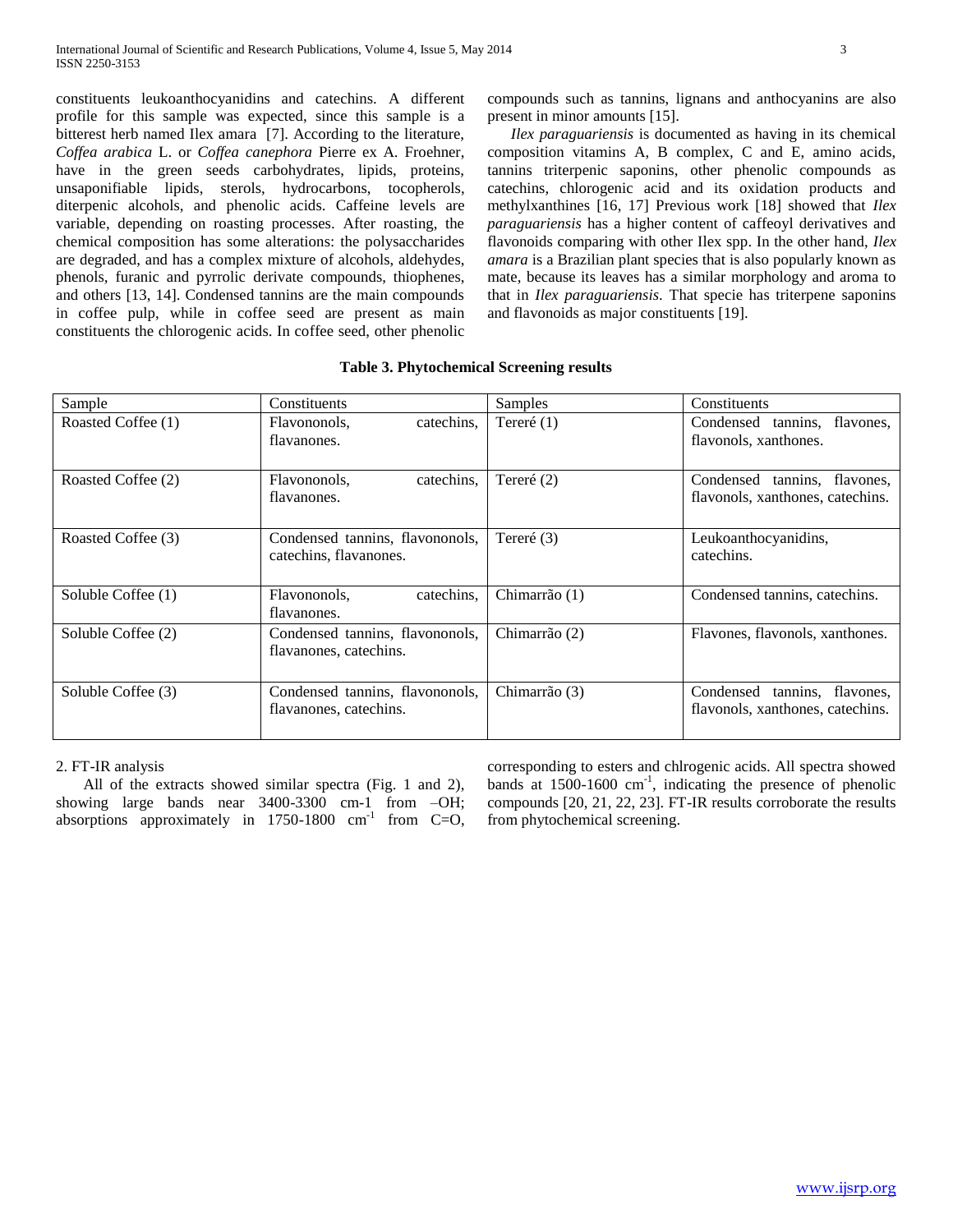#### **Fig. 1. Roasted and Soluble Coffee Spectra**



## 3. Antioxidant Potential Assay by using DPPH

 According to Table 4, in comparison to Rutin, the extracts with greater antioxidant potential in vitro were (2) and (3) of roasted coffee, (2) of soluble coffee, (2) of tereré, and (2) and (3) of chimarrão. In this study, The two samples (Soluble Coffee (2) and Terere (2)) that showed highest antioxidant potential showed

in the phytochemical screening the presence of catechins and condensed tannins, which are among the class of phenolic compounds and since the antioxidant potential of such extracts depends on the class and concentration of phenolic compounds, which are present in such extracts.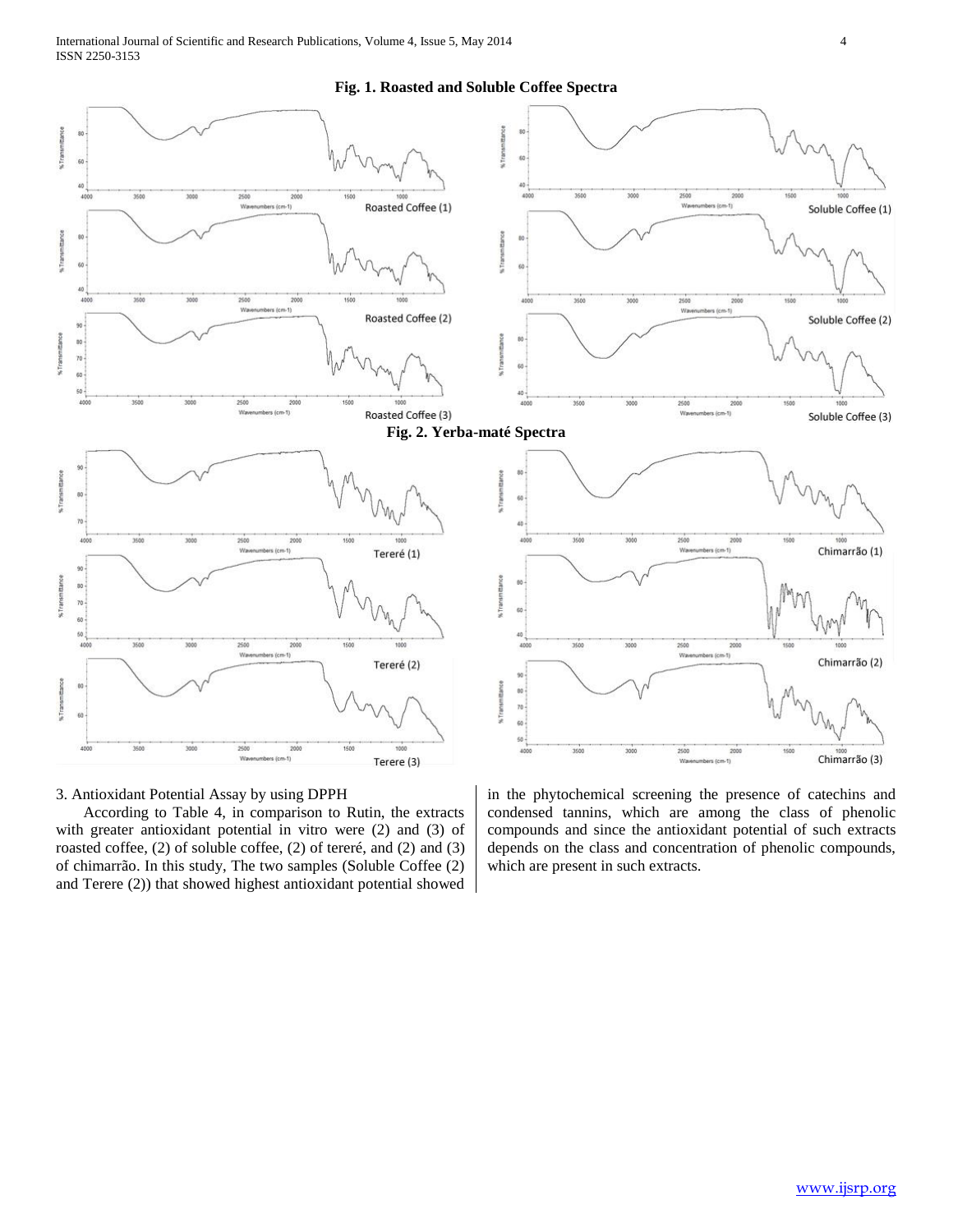| Antioxidant Potential (%) |                |                                 |                |               |                |                |                           |               |
|---------------------------|----------------|---------------------------------|----------------|---------------|----------------|----------------|---------------------------|---------------|
| Sample                    |                | Concentration $(\mu g.mL^{-1})$ |                |               |                |                |                           |               |
|                           | 500            | 250                             | 200            | 150           | 100            | 50             | 25                        | 10            |
| Roasted Coffee (1)        | 30.3<br>$\pm$  | 21.2<br>$+$                     | 18.2<br>$\pm$  | 18.2<br>$\pm$ | 15.15<br>$\pm$ | 12.1<br>$\pm$  | $\overline{9.1}$<br>$\pm$ | 2.1<br>$\pm$  |
|                           | 0.004          | 0.006                           | 0.006          | 0.006         | 0.006          | 0.006          | 0.004                     | 0.004         |
| Roasted Coffee (2)        | $48.5 \pm 0$   | $33.33 \pm 0$                   | 30.3<br>$\pm$  | $24.25 \pm 0$ | 24.25<br>$\pm$ | 18.2<br>$\pm$  | 18.2<br>$\pm$             | $18.2 \pm 0$  |
|                           |                |                                 | 0.001          |               | 0.001          | 0.003          | 0.004                     |               |
| Roasted Coffee (3)        | $51.5 \pm 0$   | $33.3 \pm 0$                    | 30.3<br>$\pm$  | $27.3 \pm 0$  | $24.24 \pm 0$  | $21.2 \pm 0$   | $18.2 \pm 0$              | $15.15 \pm 0$ |
|                           |                |                                 | 0.001          |               |                |                |                           |               |
| Soluble Coffee (1)        | 36.35<br>$\pm$ | 27.3<br>$\pm$                   | 24.25<br>$\pm$ | 21.2<br>$\pm$ | 15.15<br>$\pm$ | 9.1<br>$\pm$   | $3 \pm 0.003$             | $3 \pm 0.002$ |
|                           | 0.008          | 0.007                           | 0.006          | 0.004         | 0.005          | 0.004          |                           |               |
| Soluble Coffee (2)        | $63.6 \pm 0$   | $60.6 \pm 0$                    | 57.6<br>$\pm$  | $51.5 \pm 0$  | 42.4<br>$\pm$  | 30.3<br>$\pm$  | 27.3<br>$\pm$             | $24.25 \pm 0$ |
|                           |                |                                 | 0.001          |               | 0.001          | 0.003          | 0.004                     |               |
| Soluble Coffee (3)        | $30.3 \pm 0$   | 12.1<br>$\pm$                   | 12.1<br>$+$    | 12.1<br>$\pm$ | 9.1<br>$\pm$   | $0 \pm 0.001$  | $0 \pm 0.002$             | $0 \pm 0.001$ |
|                           |                | 0.001                           | 0.002          | 0.002         | 0.001          |                |                           |               |
| Tereré $(1)$              | $33.33 \pm 0$  | $18.2 \pm 0$                    | $15.15 \pm 0$  | $12.1 \pm 0$  | $9.1 \pm 0$    | 6.05<br>$\pm$  | 6.05<br>$\pm$             | $3 \pm 0$     |
|                           |                |                                 |                |               |                | 0.002          | 0.001                     |               |
| Tereré $(2)$              | $63.6 \pm 0$   | 57.6<br>$\pm$                   | 51.5<br>$\pm$  | 48.5<br>$\pm$ | 39.4<br>$\pm$  | 30.3<br>$\pm$  | 27.3<br>$\pm$             | 24.25 $\pm$   |
|                           |                | 0.002                           | 0.001          | 0.002         | 0.003          | 0.002          | 0.002                     | 0.002         |
| Tereré (3)                | 18.2<br>$\pm$  | 12.1<br>$+$                     | 12.1<br>$\pm$  | 12.1<br>$\pm$ | $9.1 \pm 0$    | $6.05 \pm 0$   | $6.05 \pm 0$              | $6.05 \pm 0$  |
|                           | 0.006          | 0.002                           | 0.001          | 0.001         |                |                |                           |               |
| Chimarrão (1)             | 15.15<br>$\pm$ | $9.1 \pm 0$                     | 6.06<br>$\pm$  | 6.06<br>$\pm$ | 3.03<br>$+$    | $3.03 \pm 0$   | $3.033 \pm 0$             | $0\pm 0$      |
|                           | 0.002          |                                 | 0.001          | 0.001         | 0.001          |                |                           |               |
| Chimarrão (2)             | $60.6 \pm 0$   | 51.5<br>$\pm$                   | 45.45<br>$\pm$ | 42.4<br>土     | 30.3<br>$+$    | 24.25<br>$\pm$ | 21.2<br>$\pm$             | $15.15 \pm 0$ |
|                           |                | 0.002                           | 0.002          | 0.002         | 0.003          | 0.001          | 0.001                     |               |
| Chimarrão (3)             | 51.5<br>$\pm$  | 42.4<br>$\pm$                   | $36.35 \pm 0$  | $33.3 \pm 0$  | $33.3 \pm 0$   | $33.3 \pm 0$   | $30.3 \pm 0$              | $30.3 \pm 0$  |
|                           | 0.002          | 0.002                           |                |               |                |                |                           |               |
| Positive Control (Rutin)  | $63.6 \pm 0$   | $63.6 \pm 0$                    | $63.6 \pm 0$   | $63.6 \pm 0$  | $60.6 \pm 0$   | 42.4<br>$\pm$  | 27.3<br>$\pm$             | $27.3 \pm 0$  |
|                           |                |                                 |                |               |                | 0.002          | 0.001                     |               |

**Table 4. Antioxidant Potential Percentage**

 In addition to data shown in Tables 3 and 4, the literature about phenolic compounds may explain the results. According to [24], flavonols have the highest antioxidant in some *Ilex spp* [25]. Previous work [26], evaluated the participation of caffeine, chlorogenic acid, caffeic acid and rutin in the antioxidant activity of mate and noticed that caffeine did not present any scavenging activity on DPPH, meanwhile chlorogenic acid showed antioxidant activity, followed by caffeic acid and rutin. The antioxidant activity of those compounds is also reported by other authors [27, 28, 29]. Other soluble coffee products has been studied and all of them possessed antioxidant potential conferred by balanced concentrations of phenolic compounds, caffeine and melanoidins, and the antioxidant activity was unaffected by roasting conditions, since the degradation of 5-caffeoylquinic acid was balanced by formation of melanoidins [30]. Furthermore, the content of 5-caffeoylquinic acid in the chimarrão beverage was higher than the content in tereré and maté tea [31].

 In this study, the two samples that showed highest antioxidant potential, which showed in the phytochemical screening the presence of catechins and condensed tannins. The dietary flavanols catechin and epicatechin commonly occur in combination with gallic acid as epigallocatechin gallate or epicatechin gallate, found in condensed tannin polimers [32]. It was suggested that tannins or polymeric polyphenolics may be much more potent antioxidants than are simple monomeric

phenolics [33]. Phenolic compounds can be obtained from vegetal sources by an ethanolic extract from the dried or fresh vegetal [34].

 The extraction method can also have influence on the antioxidant potential exhibited by the obtained extracts. Since polar solvents are frequently employed for recovering phenolic compounds from a plant matrix, the choice of the most suitable of these solvents, which include aqueous mixtures containing ethanol, methanol, acetone, and ethyl acetate in different proportions can influence on the availability of antioxidant compounds. Thus, differences in extract yields are found [35]. This can influence the content antioxidant compounds and antioxidant activity, considering that the extraction in these beverages only uses water as solvent [36, 4, 37].

## IV. CONCLUSION

 Some of the analyzed samples had a comparable antioxidant activity to the positive control (rutin), which can support the consumption of these beverages as antioxidant sources. As the studied beverages are very popular, people can have a good source of antioxidant compounds through the consumption of such beverages. Morevover, the results of the present study can support further phytochemical investigation in order to determine the compounds responsible for the antioxidant properties of such beverages.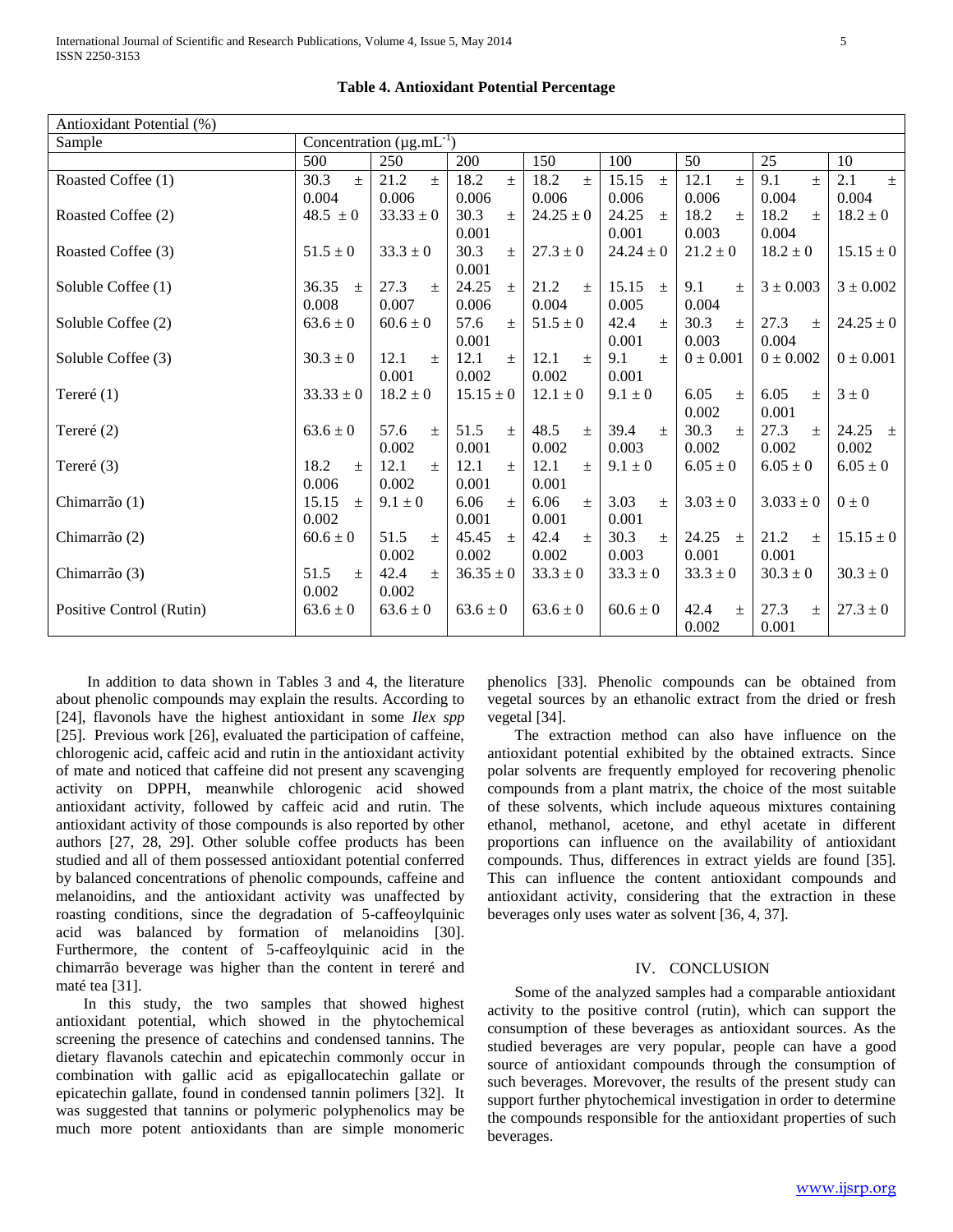#### **REFERENCES**

- [1] D. Krishnaiah, R. Sarbatly, and R. Nithyanandam, "Food and Bioproducts Processing A review of the antioxidant potential of medicinal plant species," Food Bioprod. Process., vol. 89, no. 3, pp. 217–233, 2011.
- [2] O. Dangles, "Antioxidant Activity of Plant Phenols: Chemical Mechanisms and Biological Significance," Curr. Org. Chem., vol. 16, no. 6, pp. 692– 714, Apr. 2012.
- [3] B. Halliwell, "Free radicals and antioxidants quo vadis ?," Trends Pharmacol. Sci., vol. 32, no. 3, pp. 125–130, 2011.
- [4] S. Küçükkömürler and L. Özgen, "Coffee and Turkish Coffee Culture," Pakistan J. Nutr., vol. 8, no. 10, pp. 1693–1700, 2009.
- [5] B. Higdon, J. V.; Frei, "Coffee and health: a review of recent human research.," Crit. Rev. Food Sci. Nutr., vol. 46, no. 2, pp. 101–23, Jan. 2006.
- [6] M. L. Bastos, D. H. M.; Oliveira, D. M.; Matsumoto, R. L. T.; Carvalho, P. O.; Ribeiro, "Yerba maté : Pharmacological Properties , Research and Biotechnology," Med. Aromat. Plant Sci. Biotechnol., vol. 1, no. 1, pp. 36– 46, 2007.
- [7] E. J. Brun, F. G. K. Brun, C. C. Mezzalira, T. Frigotto, "Implicações nutricionais da colheita de erva-mate: estudo de caso na região sudoeste do Paraná," Ecol. e Nutr. Florest., vol. 1, no. 2, pp. 72–29, 2013.
- [8] F. J. A. Matos, Introdução a Fitoquímica Experimental. Fortaleza, CE: EUFC, 1988, pp. 39-42.
- [9] C. M. M. Sousa et al., "Fenóis totais e atividade antioxidante de cinco plantas medicinais.," Quim. Nov., vol. 30, no. 2, pp. 351–355, 2007.
- [10] W. Brand-Williams, M. E. Cuvelier, and C. Berset, "Use of a free radical method to evaluate antioxidant activity," LWT - Food Sci. Technol., vol. 28, no. 1, pp. 25–30, Jan. 1995.
- [11] I. I. Koleva, T. a van Beek, J. P. H. Linssen, A. de Groot, and L. N. Evstatieva, "Screening of plant extracts for antioxidant activity: a comparative study on three testing methods.," Phytochem. Anal., vol. 13, no. 1, pp. 8–17, 2002.
- [12] P. Molyneux, "The use of the stable free radical diphenylpicrylhydrazyl (DPPH) for estimating antioxidant activity." Songklanakarin J. Sci. Technol., vol. 26, no. 2, pp. 211-219, 2004.
- [13] A. G. Antonio, A. Farah, K. R. N. Santos, L. C. Maia, "The potential anticariogenic effect of coffee," Sci. against Microb. Pathog. Commun. Curr. Res. Technol. Adv., pp. 1027–1032, 2011.
- [14] E. E. Lockhart, Chemistry of Coffee. New York, NY: Coffee Brewing Institute, 1957, pp. 1-19.
- [15] A. Farah and C. M. Donangelo, "Phenolic compounds in coffee 1," vol. 18, no. 1, pp. 23–36, 2006.
- [16] A. Bracesco, N., A. G. Sanchez, V. Contreras, T. Menini, A. Gugliucci, "Recent advances on Ilex paraguariensis research : Minireview," J. Ethnopharmacol., vol. 136, no. 3, pp. 378–384, 2011.
- [17] N. M. Streit et al., "Relation among taste-related compounds (phenolics and caffeine) and sensory profile of erva-mate (Ilex paraguariensis)."Food chemistry, vol. 102, no. 3, pp. 560-564, 2007.
- [18] R. Filip, P. López, G. Giberti, J. Coussio, and G. Ferraro, "Phenolic compounds in seven South American Ilex species.," Fitoterapia, vol. 72, no. 7, pp. 774–8, Nov. 2001.
- [19] F. D. P. de Andrade, S. Piacente, C. Pizza, and W. Vilegas, "Studies on the constituents of a Brazilian folk infusion. Isolation and structure elucidation of new triterpene saponins from Ilex amara leaves.," J. Agric. Food Chem., vol. 50, no. 2, pp. 255–61, Jan. 2002.
- [20] D. Markovic, N. A. Petranovic & J. M. Baranac, "A spectrophotometric study of the copigmentation of malvin with caffeic and ferulic acids." Journal of agricultural and food chemistry, vol. 48, no. 11, pp. 5530-5536. 2000.
- [21] O. Gonultas and M. Balaban (2012). "Chemical Composition of Some Commercial Tannins Produced in Turkey" [Online]. Avaiable: http://www.swst.org/meetings/AM12/pdfs/papers/SP-8.pdf
- [22] A. Heneczkowski, M. Kopacz, M. Nowak, D. Kuzniar, "Infrared Spectrum Analysis of Some Flavonoids," Acta Pol. Pharm. - Drug Res., vol. 58, no. 6, pp. 415–420, 2001.
- [23] A. Shafaghat, K. Branch, F. Salimi, and A. Branch, "Extraction and Determining of Chemical Structure of Flavonoids in Tanacetum partheium (L.) Schultz. Bip. from Iran," J. Sci. I. A. I, vol. 18, no. 68, pp. 39–42, 2008.
- [24] S. Burda and W. Oleszek, "Antioxidant and Antiradical Activities of Flavonoids," J. Agric. Food Chem., vol. 49, no. 6, pp. 2774–2779, Jun. 2001.
- [25] F. Alikaridis, "Natural constituents of Ilex species.," J. Ethnopharmacol., vol. 20, no. 2, pp. 121–44, Jul. 1987.
- [26] C. Anesini, S. Turner, L. Cogoi, and R. Filip, "Study of the participation of caffeine and polyphenols on the overall antioxidant activity of mate (Ilex paraguariensis)," LWT - Food Sci. Technol., vol. 45, no. 2, pp. 299–304, Mar. 2012.
- [27] C. Rice-Evans, N. Miller, G. Paganga. "Antioxidant properties of phenolic compounds.", Trends in plant science, vol. 2, no. 4, pp.152-159, 1997.
- [28] L. Deladino, A. S. Teixeira, M. Reta, A. D. M. García, A. S. Navarro, and M. N. Martino, "Major Phenolics in Yerba Mate Extracts ( Ilex paraguariensis ) and Their Contribution to the Total Antioxidant Capacity," Food Nutr. Sci., vol. 2013, no. August, pp. 154–162, 2013.
- [29] C. Hoelzl, S. Knasmüller, K.-H. Wagner, L. Elbling, W. Huber, N. Kager, F. Ferk, V. Ehrlich, A. Nersesyan, O. Neubauer, A. Desmarchelier, M. Marin-Kuan, T. Delatour, C. Verguet, C. Bezençon, A. Besson, D. Grathwohl, T. Simic, M. Kundi, B. Schilter, and C. Cavin, "Instant coffee with high chlorogenic acid levels protects humans against oxidative damage of macromolecules.," Mol. Nutr. Food Res., vol. 54, no. 12, pp. 1722–1733, Dec. 2010.
- [30] J. A. Vignoli, D. G. Bassoli, and M. T. Benassi, "Antioxidant activity, polyphenols, caffeine and melanoidins in soluble coffee: The influence of processing conditions and raw material," Food Chem., vol. 124, no. 3, pp. 863–868, 2011.
- [31] D. H. M. Bastos, A. C. Fornari, Y. S. de Queiroz, R. Aparecida, M. Soares, and E. A. F. S. Torres, "The Chlorogenic Acid and Caffeine Content of Yerba Mat é ( Ilex paraguariensis ) Beverages," Acta Farm. Bonaer., vol. 24, no. 1, pp. 91–95, 2005.
- [32] B. Fuhrman, M. Aviram, "Polyphenols and Flavonoids Protect LDL Against Atherogenic Modifications," in Handbook of Antioxidants, 2nd ed, E. Cadenas and L. Packer, Ed. New York: Marcel Dekker Inc., 2002, pp. 310-313
- [33] A. E. Hagerman, K. M. Riedl, G. A. Jones, K. N. Sovik, N. T. Ritchard, P. W. Hartzfeld, and T. L. Riechel, "High Molecular Weight Plant Polyphenolics ( Tannins ) as Biological Antioxidants," J. Agric. Food. Chem., vol. 4930, no. 97, pp. 1887–1892, 1998.
- [34] C. D. Stalikas, "Extraction, separation, and detection methods for phenolic acids and flavonoids.," J. Sep. Sci., vol. 30, no. 18, pp. 3268–95, Dec. 2007.
- [35] B. Sultana, F. Anwar, and M. Ashraf, "Effect of Extraction Solvent/Technique on the Antioxidant Activity of Selected Medicinal Plant Extracts," Molecules, vol. 14, no. 6, pp. 2167–2180, 2009.
- [36] R. Ferron, "Erva-mate: muito mais que a árvore símbolo do RS," Cons. em Rev. Porto Alegre, no. 40, p. 32, 2007.
- [37] A. Farah, M. C. Monteiro, V. Calado, A. S. Franca, and L. C. Trugo, "Correlation between cup quality and chemical attributes of Brazilian coffee," Food Chem., vol. 98, no. 2, pp. 373–380, Jan. 2006.

#### AUTHORS

**First Author** – Rayzah Teodoro, Bachelor degree in Pharmaceutical Science, Instituto de Ciencias Exatas e da Terra, Campus Universitario do Araguaia, Universidade Federal de Mato Grosso. Barra do Garcas – MT,

rayzahteodoro@gmail.com.

**Second Author** – Jair Marques Junior, Bachelor degree in Pharmaceutical Science, Departamento de Policia Cientifica Civil (POLITEC), jairmatquesjunior@yahoo.com.br.

**Third Author** – Diego Vinicius do Nascimento, MSc. In Materials Science, B.Sc. in Chemistry, Instituto de Ciencias Exatas e da Terra, Campus Universitario do Araguaia, Universidade Federal de Mato Grosso. Barra do Garcas – MT, diegovinicius@ufmt.br.

**Fourty Author** – Ricardo Stefani, Associate Professor, of organic chemistry has a PhD in Organic chemistry, Instituto de